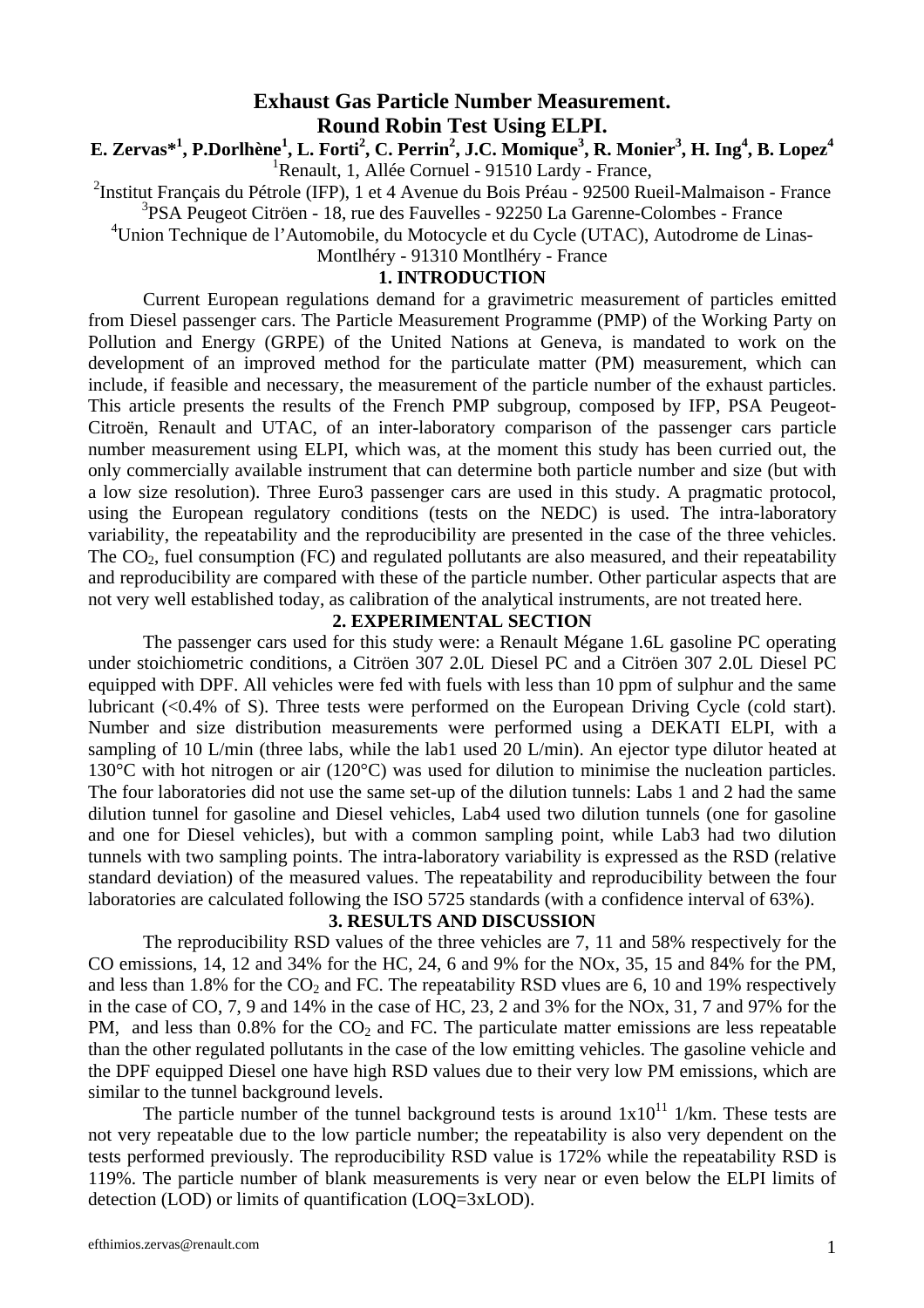The mean total particle number of the gasoline vehicle is  $1.3x10^{12}$  1/km, with reproducibility and repeatability RSD values respectively of 30% and 23%. The mean total particle number of the Diesel vehicle without DPF is two orders of magnitude higher than the particle number of the gasoline vehicle:  $1.3x10^{14}$  1/km, with reproducibility and repeatability RSD values respectively of 24% and 7%. It must be noted that this vehicle is representative of the current European fleet (Euro3). The mean total particle number of the DPF equipped Diesel vehicle is lower than the two previous ones:  $1.8x10^{11}$  1/km, with reproducibility and repeatability RSD values respectively of 67 and 49%. It must be noted that the particulate emissions of this vehicle is representative of these of the future European passenger cars. The particle number of this vehicle is very close or even lower than the ELPI limits of detection or quantification, which induces high values of reproducibility. These high values of reproducibility might not be adapted for regulatory purposes.

The particle distributions of these vehicles are quite similar. Furthermore, the size distribution shows that there is no nucleation during the measurements. The particle numbers emitted by the gasoline vehicle are about one order of magnitude higher than the tunnel blanks particle numbers, up to about 300 nm. For the bigger particles, the ratio between the particles of exhaust gas and the tunnel background drops to only two. The particle number of the Diesel vehicle is 2-3.5 orders of magnitude higher than the particle number of the tunnel blank measurements, while this of the DPF equipped Diesel vehicle remains very close to the blank measurements for the entire distribution, especially in the area of the very fine particles. It is clearly shown that the particle numbers of tunnel blanks, of the DPF equipped Diesel PC and of the upper part of the gasoline PC distribution are very close or even lower to the LOD and LOQ.

The RSD of particle emissions determined by filters are, for each vehicle, higher than the other three regulated pollutants. This difference is not very important in the case of the Diesel vehicle: reproducibility of 7% and repeatability of 15% against 6-12% of the other pollutants. As the other two vehicles emit very low particle mass, these differences become quite important: 31 and 35% for the PM emissions against 6-24% for the other three pollutants in the case of the gasoline vehicle; 84 and 97% against 3-58% for the DPF equipped Diesel vehicle. The ELPI reproducibility over the entire NEDC is not very different from the reproducibility of PM emissions: 35, 15 and 84% for the PM determination against 30, 24 and 67% for the ELPI, for the three vehicles respectively; the corresponding repeatability values are 31, 7 and 97% for the PM against 23, 7 and 49% for ELPI.

#### **CONCLUSIONS**

The results of this study showed that:

- The reproducibility RSD values are 7, 11 and 58% respectively for the three vehicles in the case of CO, 14, 12 and 34% in the case of HC, 24, 6 and 9% in the case of NOx and 35, 15 and 84% in the case of particles collected on filters. The reproducibility RSD values of  $CO<sub>2</sub>$  emissions and fuel consumption are always less than 1.8%.

- There is no effect of the ELPI sampling volume, between 10 and 20 L/min, as the results of the Lab1 is similar to these of the other labs.

- The reproducibility RSD of the tunnel background tests is quite high (up to 172%), due to low particle numbers, very close to the ELPI detection limits. On the entire NEDC, the reproducibility of total particle number determined by ELPI is 30, 24 and 67% for the gasoline, Diesel and DPF equipped Diesel vehicle respectively. These values are quite similar to those of the mass particle determination.

- The particle number emitted from the DPF equipped Diesel engine and at the upper part of the distribution of the gasoline PC engine is very close or even lower to ELPI limits of detection (LOD and limits of quantification (LOQ).

- These results show that the protocol used in this study allows the reliable measurement of exhaust particle number in the case of vehicles emitting at least two orders of magnitude more than the tunnel background. In the other cases, the measurement variability is too high, especially for regulatory purposes.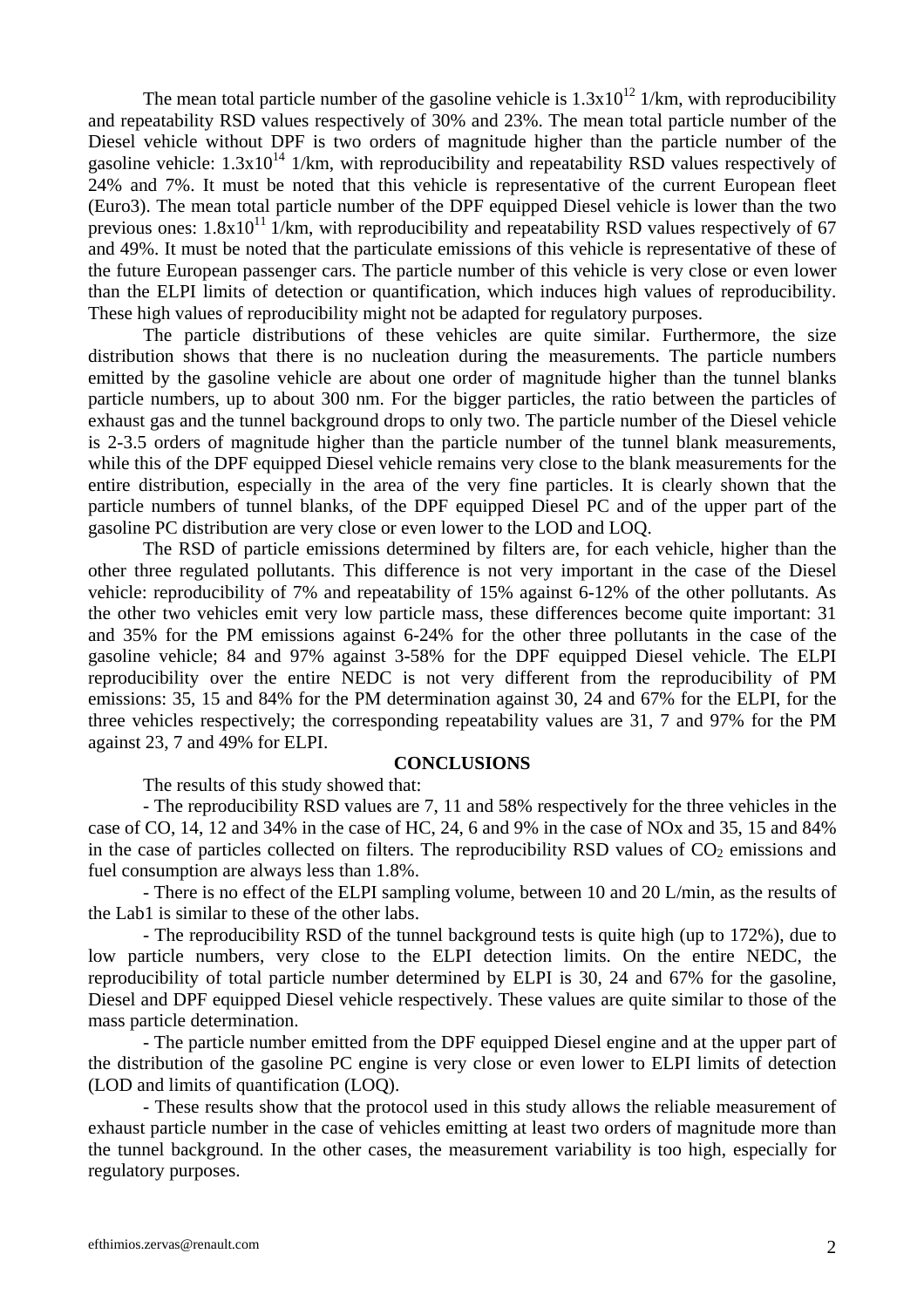### **Exhaust Gas Particle Number Measurement. Round Robin Test Using ELPI.**

**E. Zervas\*1, P.Dorlhène1, L. Forti2, C. Perrin2, J.C. Momique3, R. Monier3, H. Ing4, B. Lopez4** 1Renault, 2IFP, 3PSA Peugeot Citroën, 4UTAC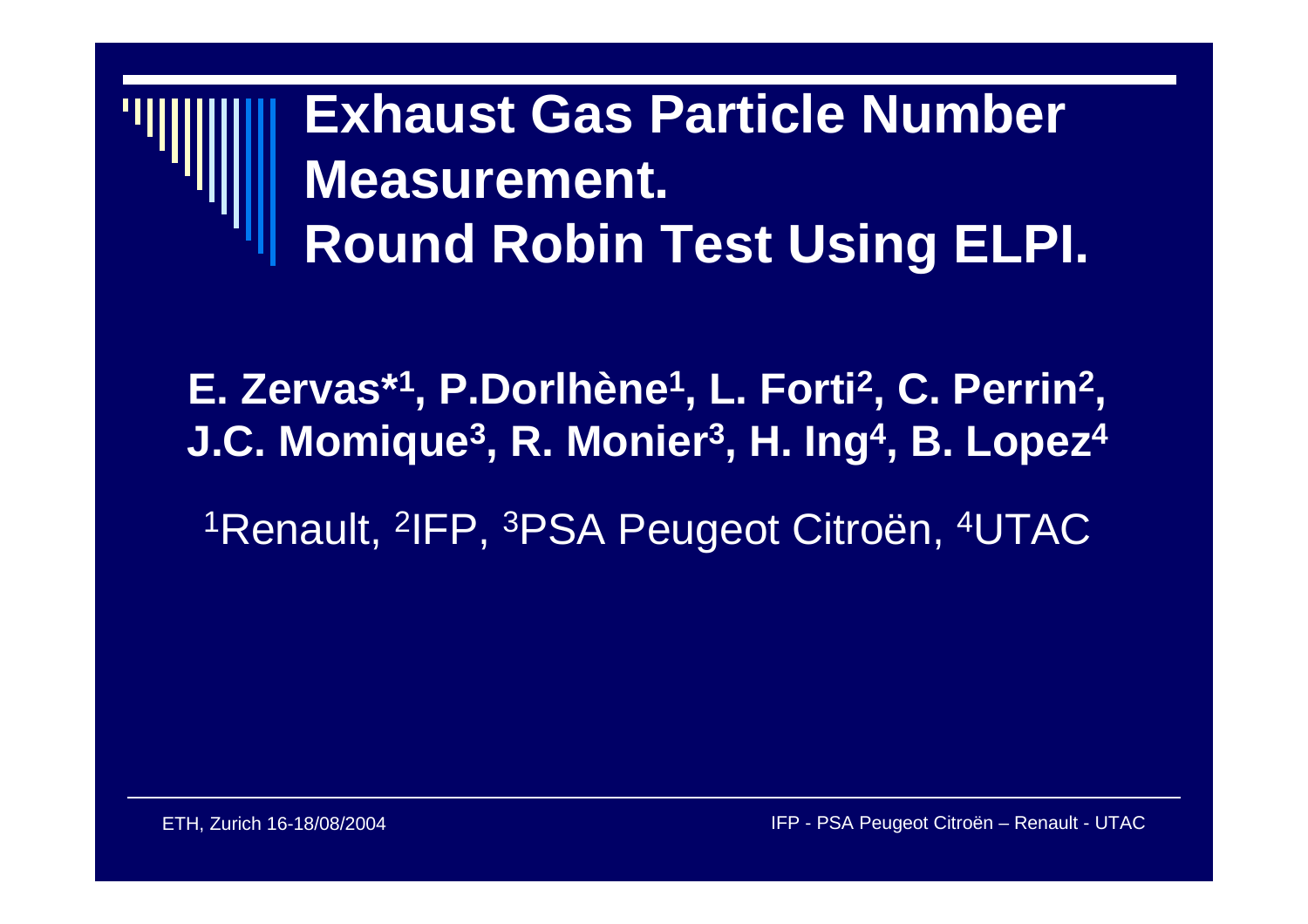### **Motivation and Objectives**

- **Exhaust PM measurement of Euro3 and Euro4 is based on a well adapted gravimetric method**
- **But what about future more stringent regulations?**
- **PMP programme of the UN at Geneva: proposition of an improved PM measurement method, which can includes, if feasible and necessary, particle number measurements**
- **French PMP subgroup (IFP, PSA Peugeot-Citroën, Renault, UTAC) evaluated the ELPI performances**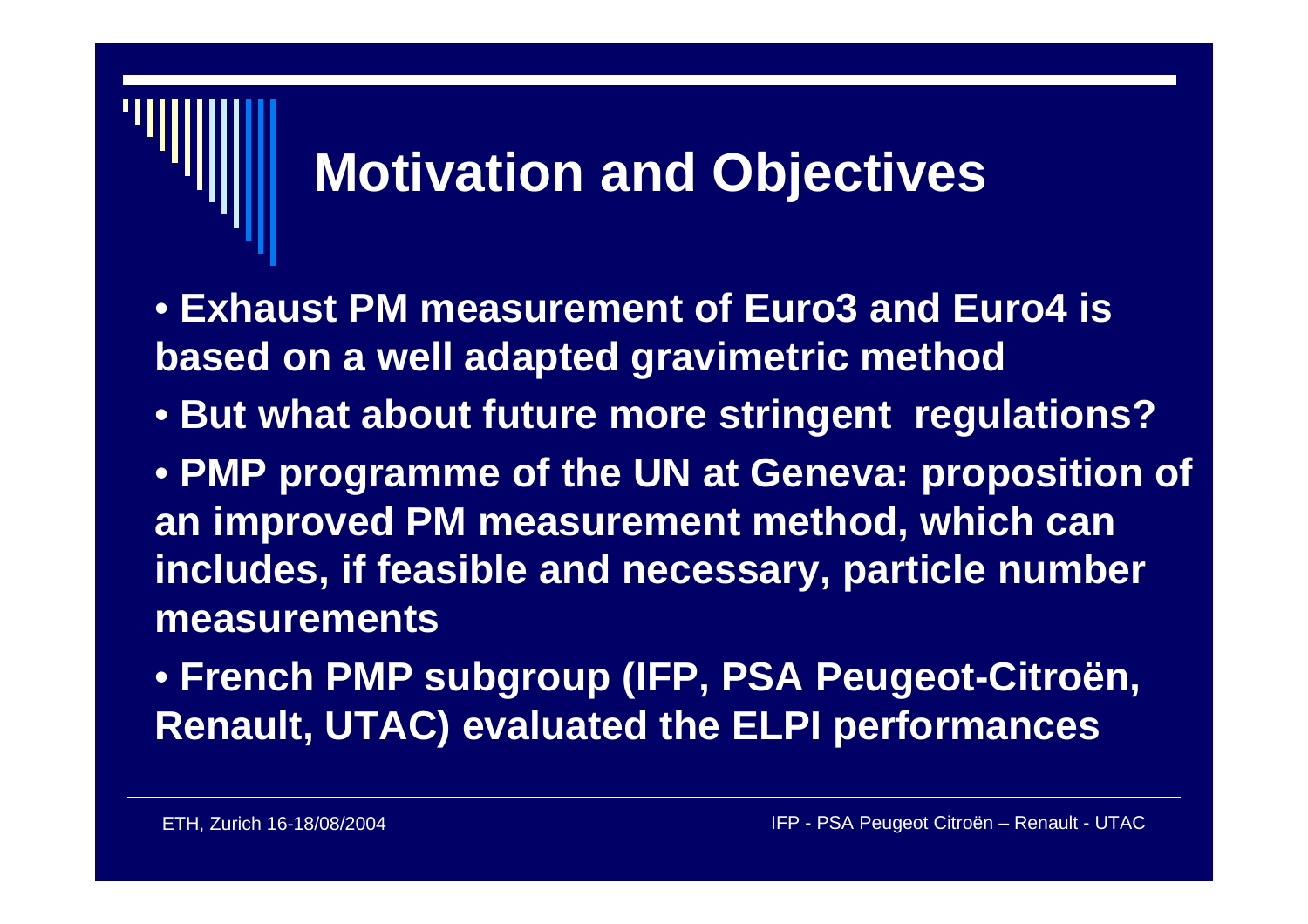# **Contents**

**Motivation and objectives Experimental Section Results and discussion of the round robin test Regulated pollutants** CO<sub>2</sub> **Particle numberTunnel background tests New European Driving Cycle Particle size distribution**

#### **Conclusions**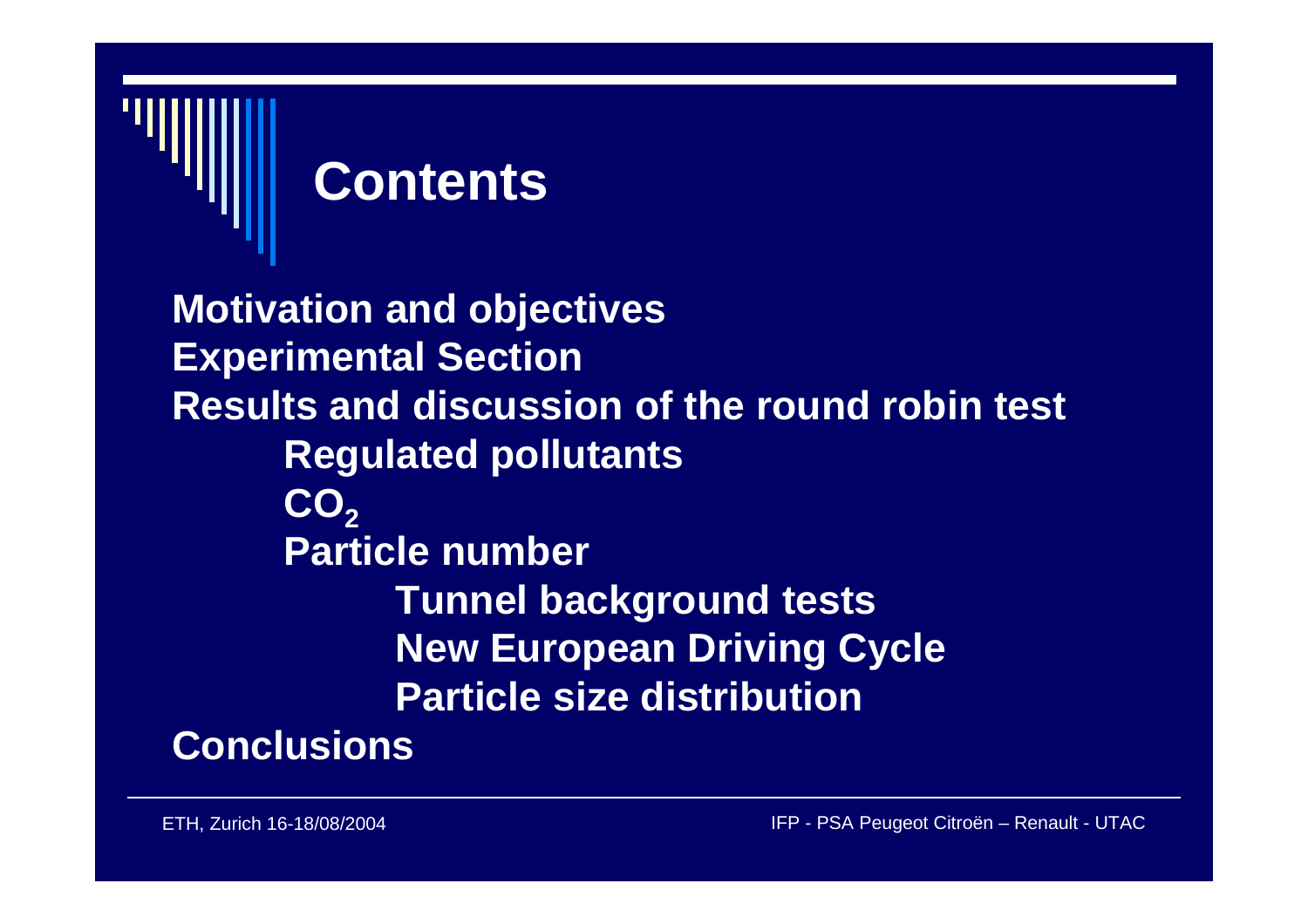

#### Vehicles used

Fuel Gasoline Emission limitsAfter-treatment device

**Type** Renault Mégane Peugeot 307 Peugeot 307 Diesel Diesel Euro3 Euro3 Euro3 Displacement 1.6 L 2.0 L 2.0 L TWC

DOC DOC+DPF

#### Fuel with <10ppm of S

Calculations according to the ISO 5725 standard.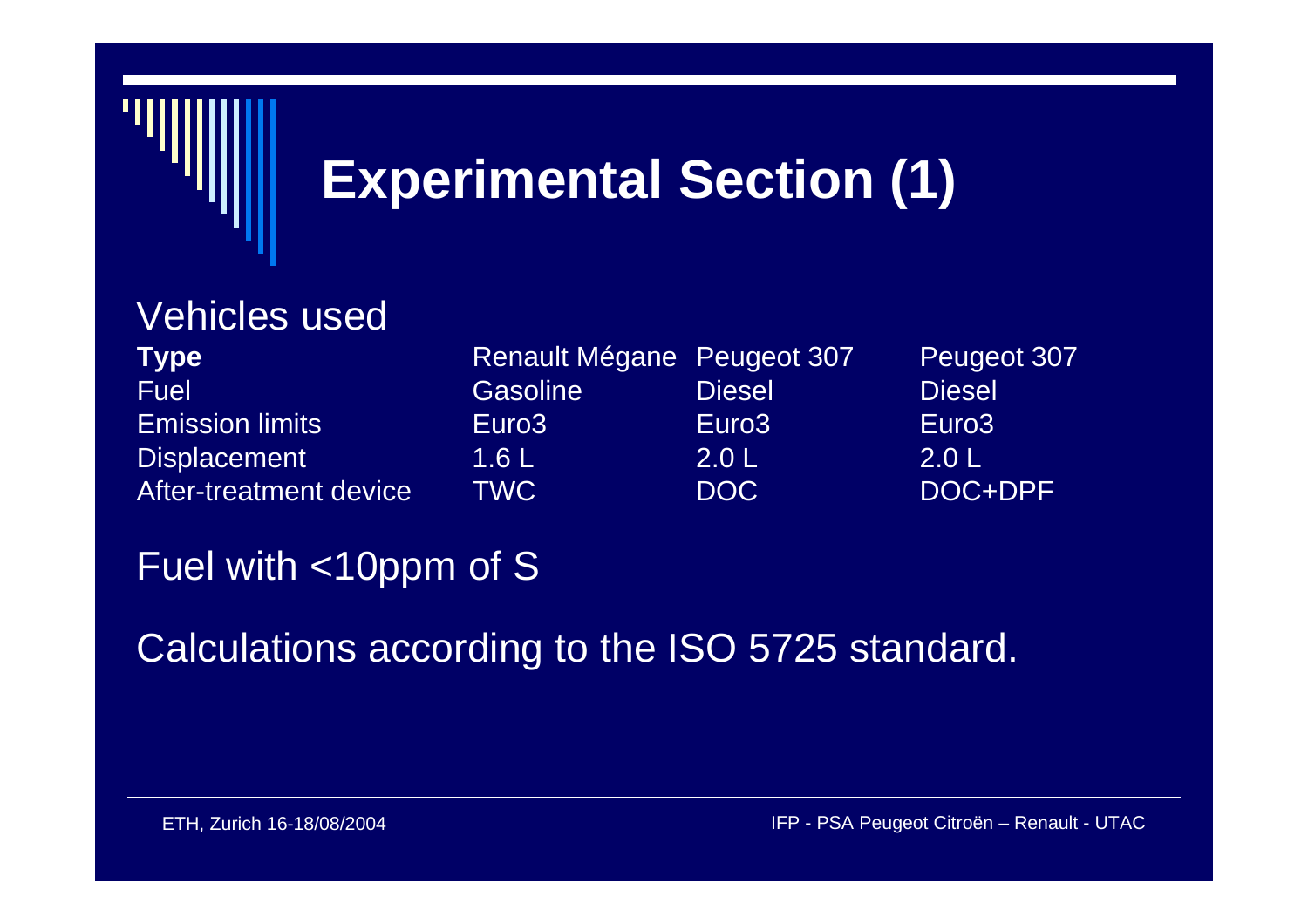# **Experimental Section (2)**

#### Sampling systems used

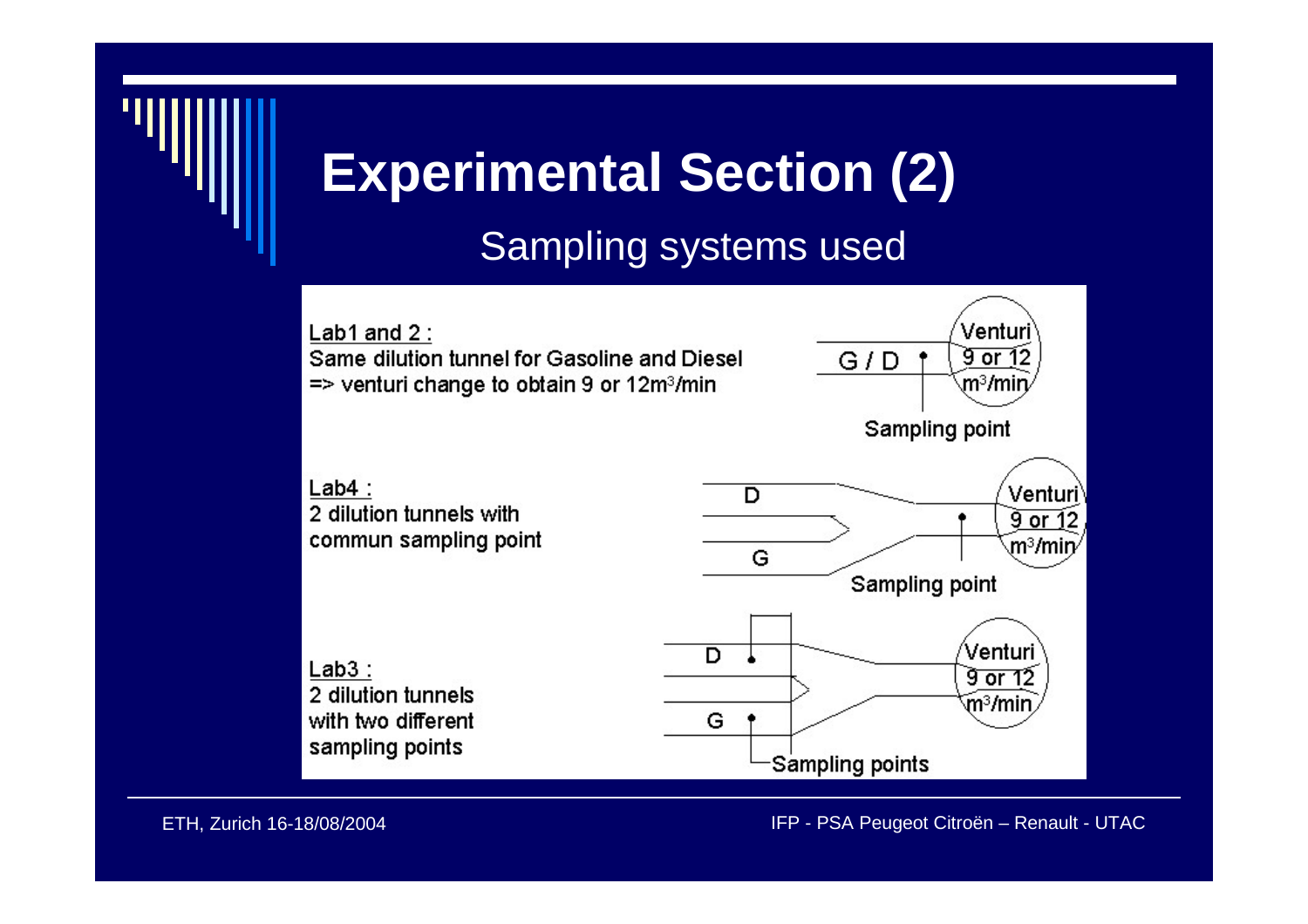# **Results (1):** *Emissions of regulated pollutants (CO, HC)*

- **- Good agreement between labs**
- **- Relatively low RSD reproducibility and repeatability values, except D+DPF vehicle**



ETH, Zurich 16-18/08/2004 IFP - PSA Peugeot Citroën – Renault - UTAC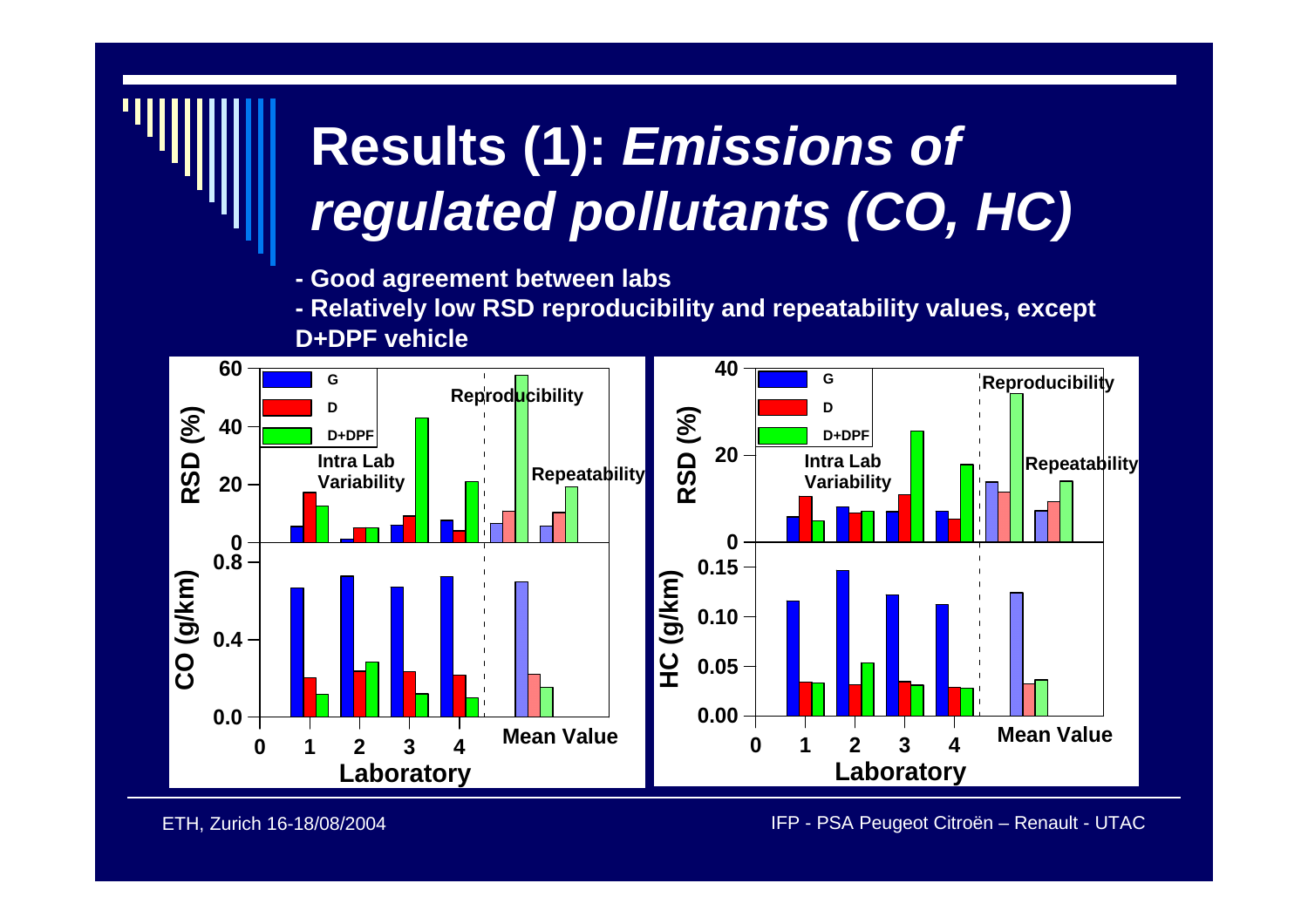# **Results (2):** *Emissions of regulated pollutants (NOx, PM)*

**-Good agreement between labs**

**- Relatively low RSD reproducibility and repeatability values, except** 

**PM of the Gasoline and D+DPF vehicles** 



ETH, Zurich 16-18/08/2004 IFP - PSA Peugeot Citroën – Renault - UTAC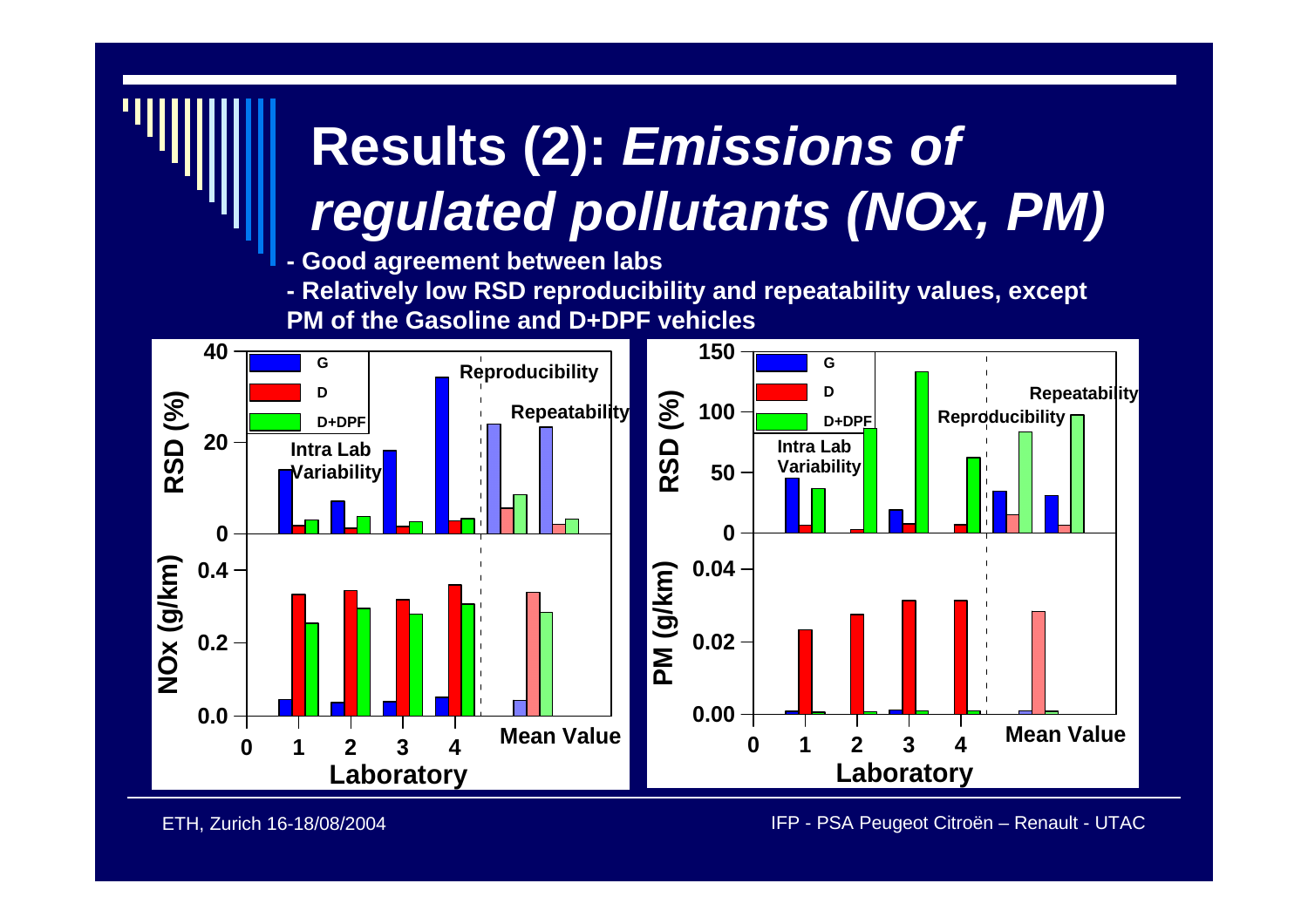# **Results (3):** *Particle number of the tunnel background tests*

- **- Good agreement between labs**
- **- Very low values of particle numbers (mean=1.4x1011 1/km), very close or lower of LOD/LOQ (5.3x1010, 1.6x1011, 1/km)**
- **- Very high values of RSD reproducibility and repeatability, due to very low numbers**

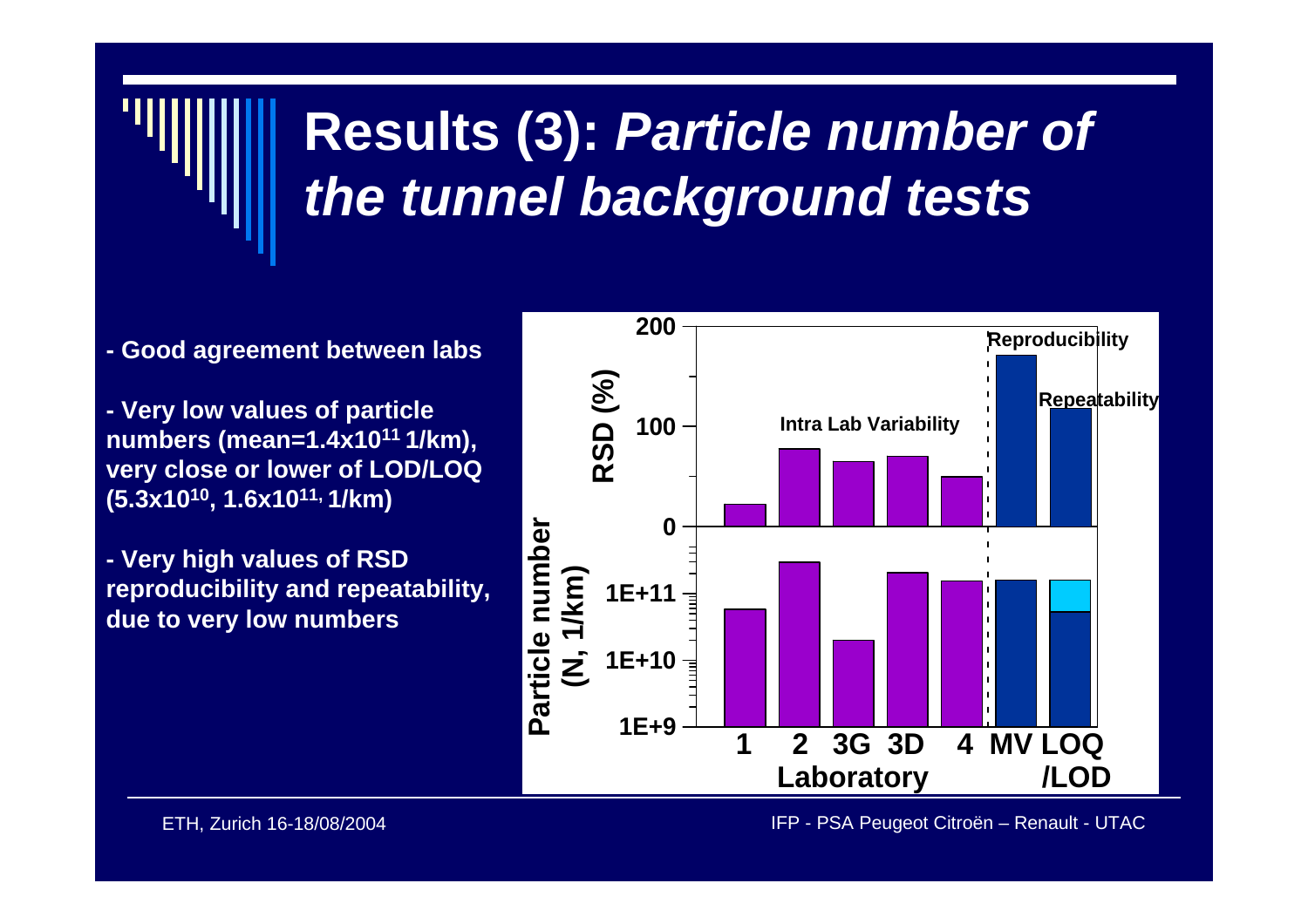## **Results (4):** *Particle number on the NEDC. Gasoline Vehicle*

- **Good agreement between labs**
- **- Very low values of particle numbers**
- **- Very high values of RSD reproducibility and repeatability, due to very low numbers**

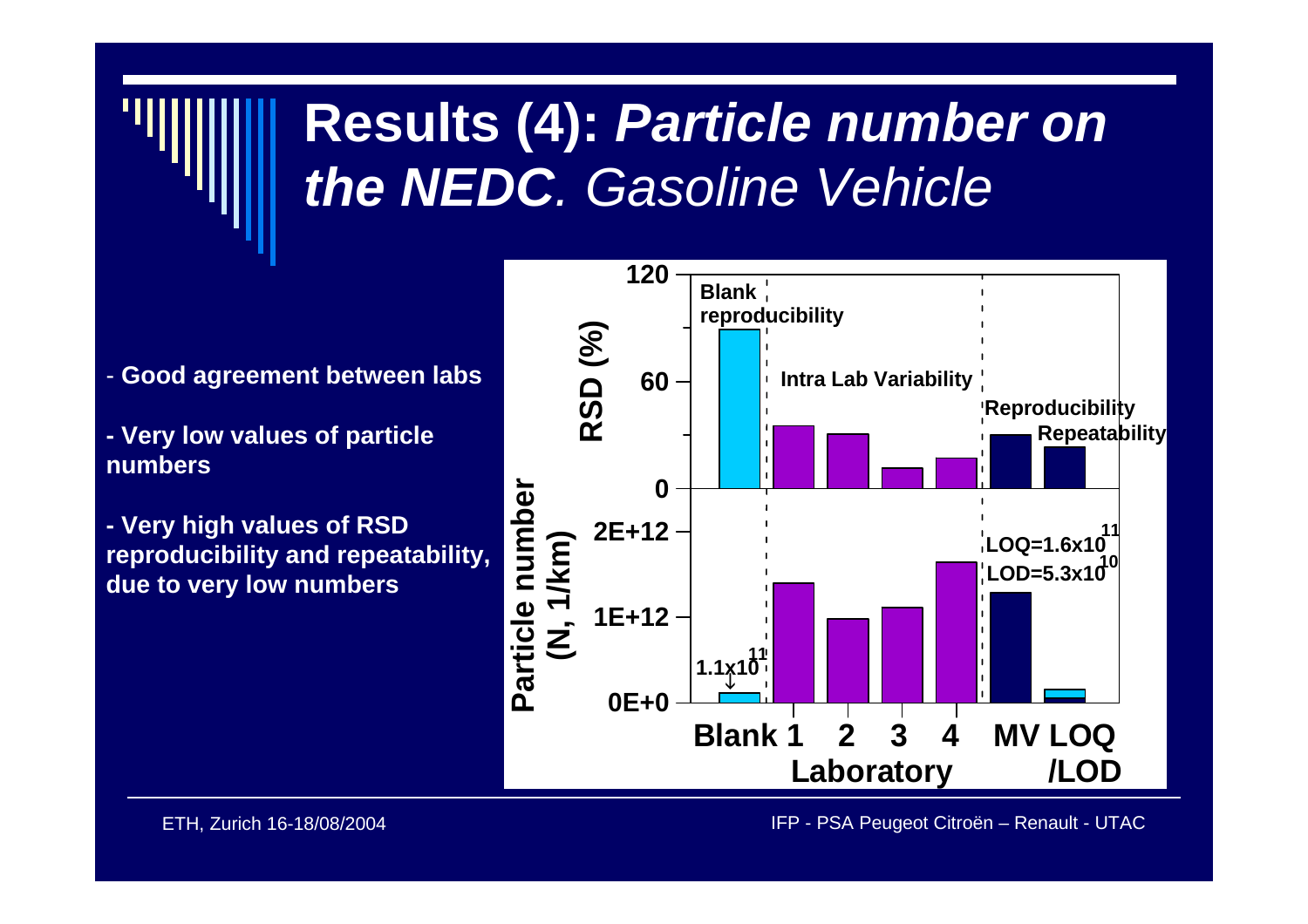# **Results (5):** *Particle number on the NEDC. Diesel Vehicle*

- **Good agreement between labs**
- **- Quite high values of particle numbers**
- **- Due to high numbers, low values of RSD reprod u cibility and repeatabilit y**

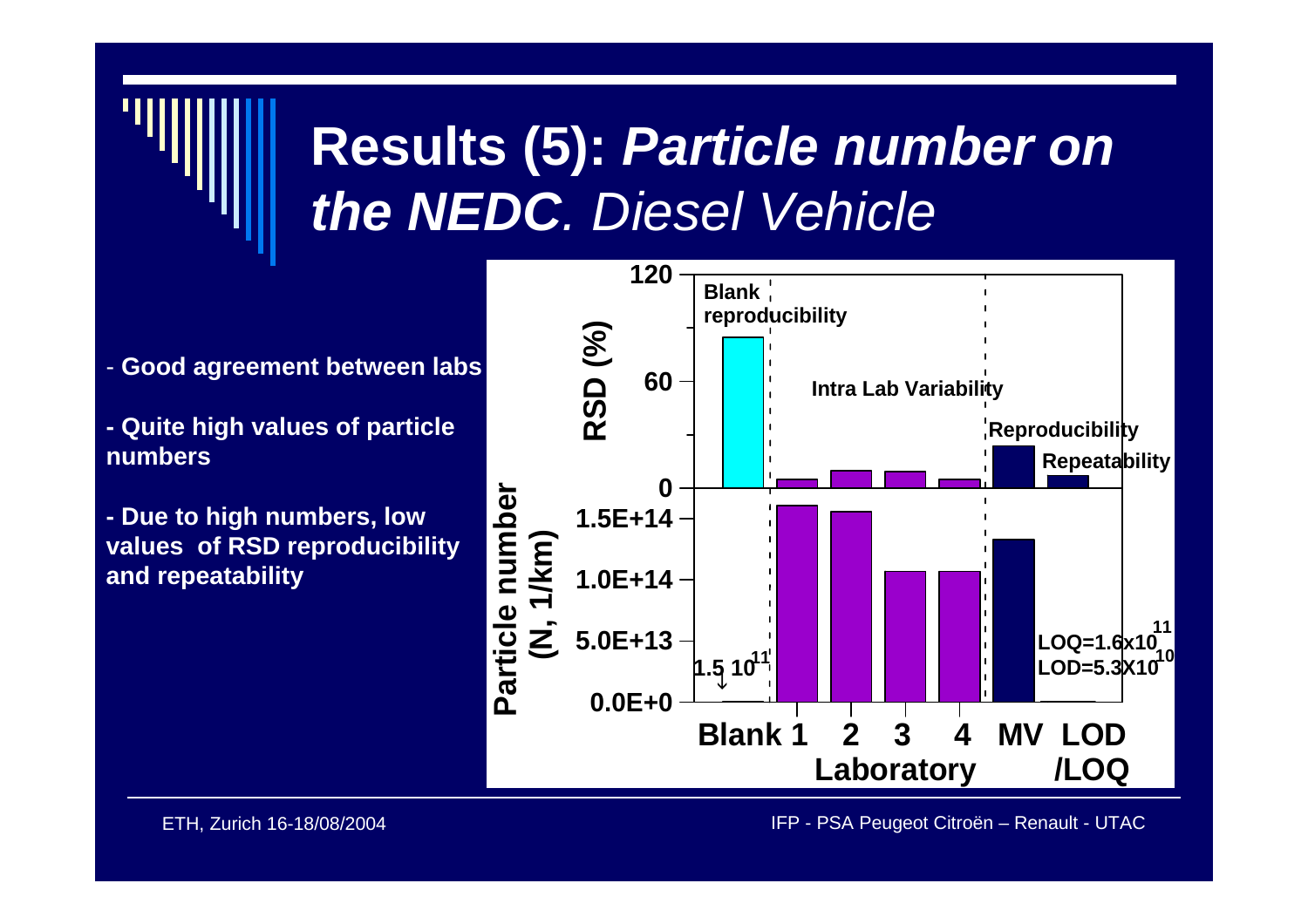# **Results (6):** *Particle number on the NEDC. Diesel DPF Vehicle*

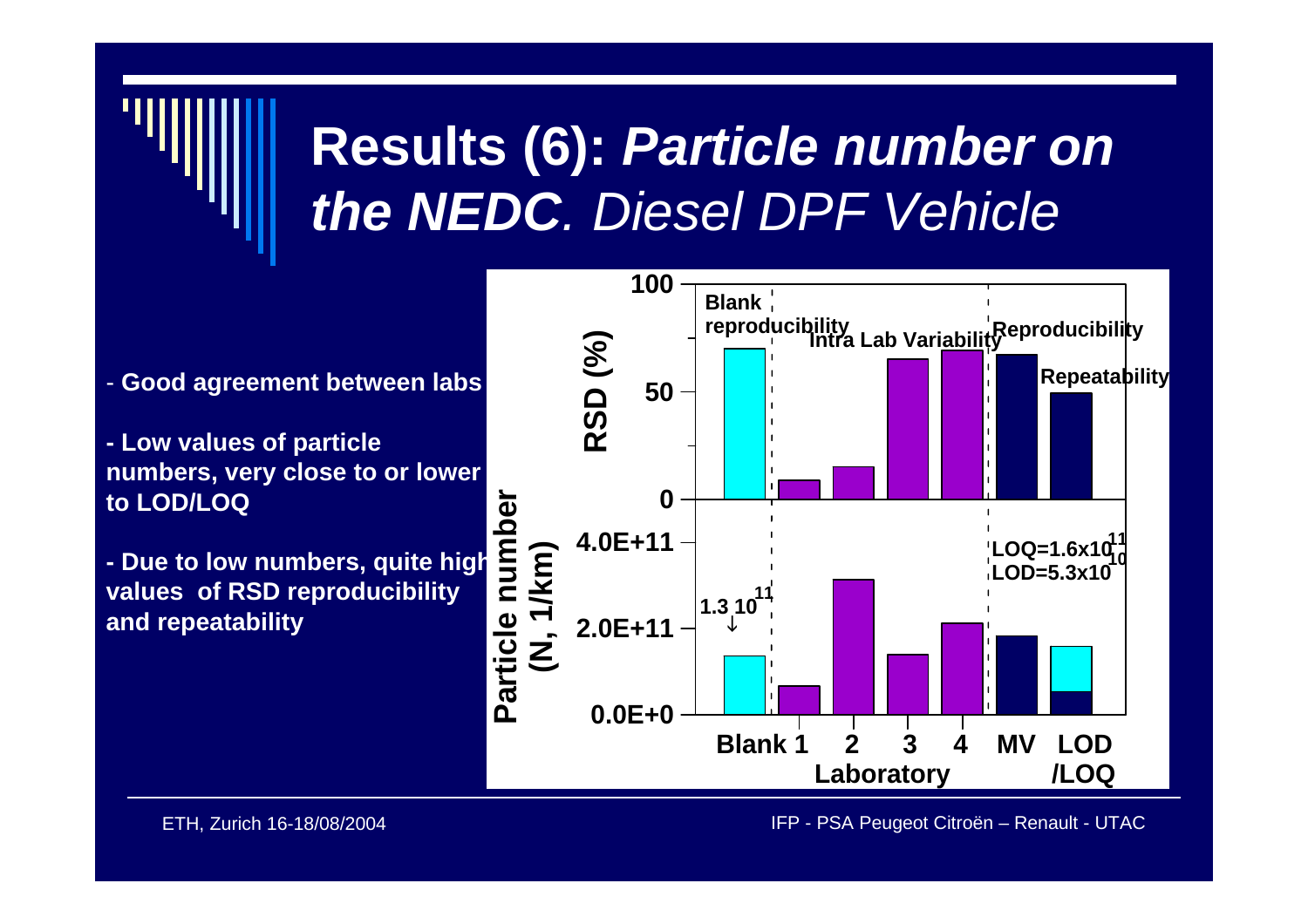# **Results (7):** *Particle size distribution*

- **-Good agreement between labs**
- **- Gasoline: 1 order of magnitude higher than tunnel blanks (close to blank at higher Dp)**
- **- Diesel: quite higher than blanks**
- **- Diesel+DPF: equivalent to blanks**

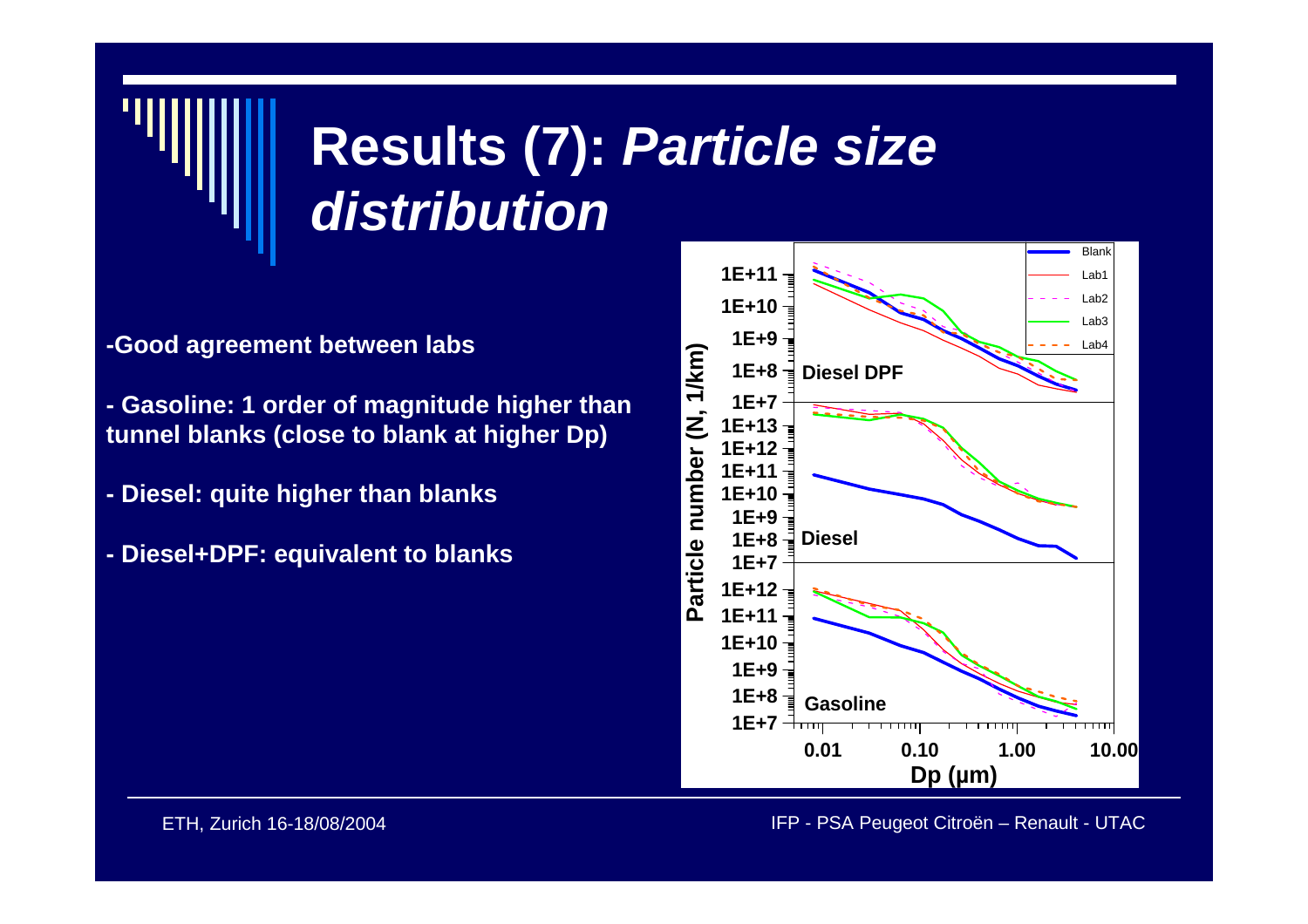### **Results (8):** *Comparison with tunnel background tests and ELPI limits*

- Diesel+DPF: very close to the **tunnel background tests**

**- Gasoline: very close t o the tunnel background tests at high Dp**

**- Diesel+DPF, blanks: very close to the LOD ,lower than LOQ**

**- Gasoline at high Dp: lower than LOQ 0.00**



ETH, Zurich 16-18/08/2004 IFP - PSA Peugeot Citroën – Renault - UTAC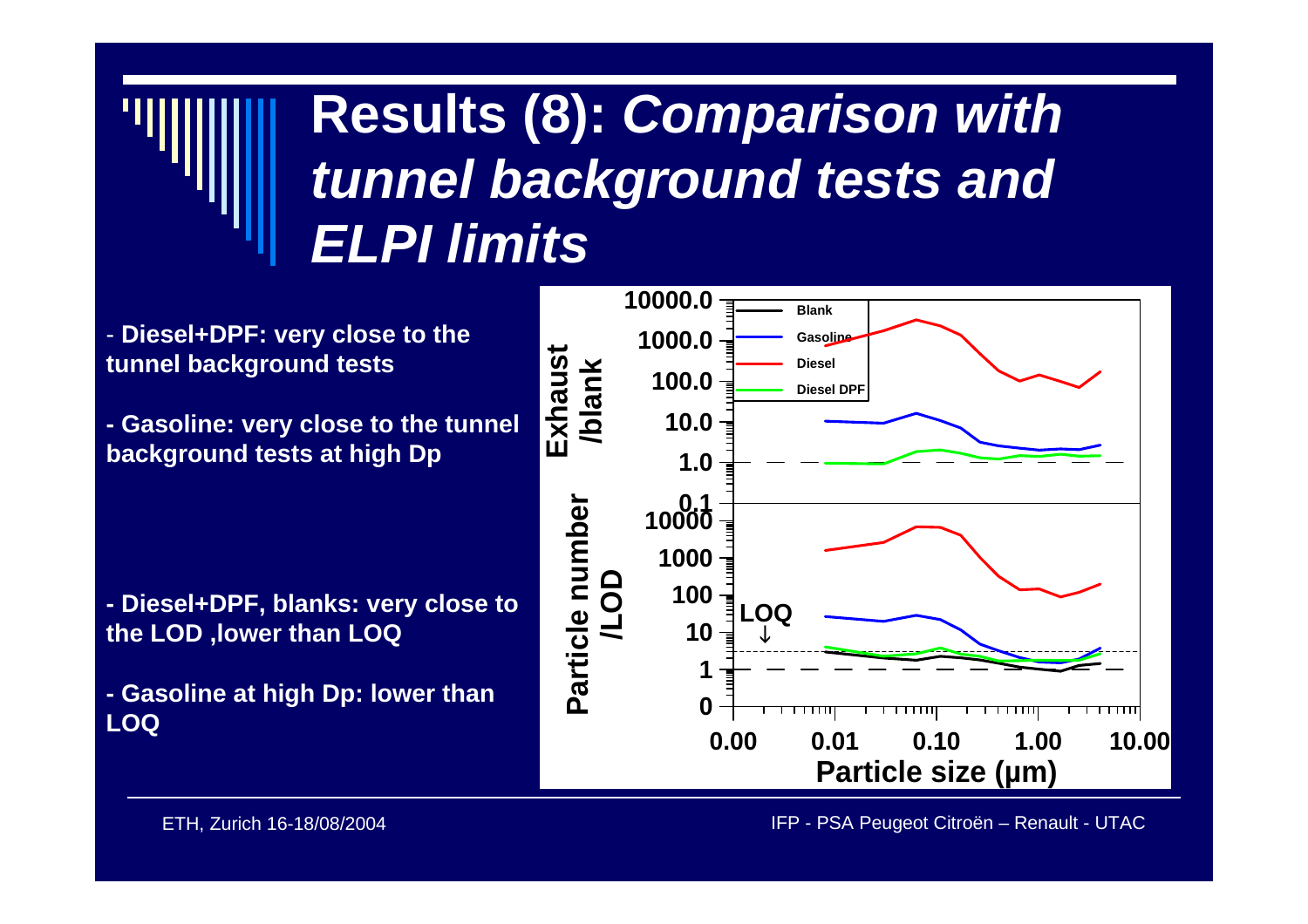## **Results (10):** *Comparison between RP and ELPI*

- **RSD of PM: D=low, G=quite high, D+DPF=high**
- **- TB: higher than the other measurements, due to low values**
- **- PM number on the NEDC: comparative to PM measurements**